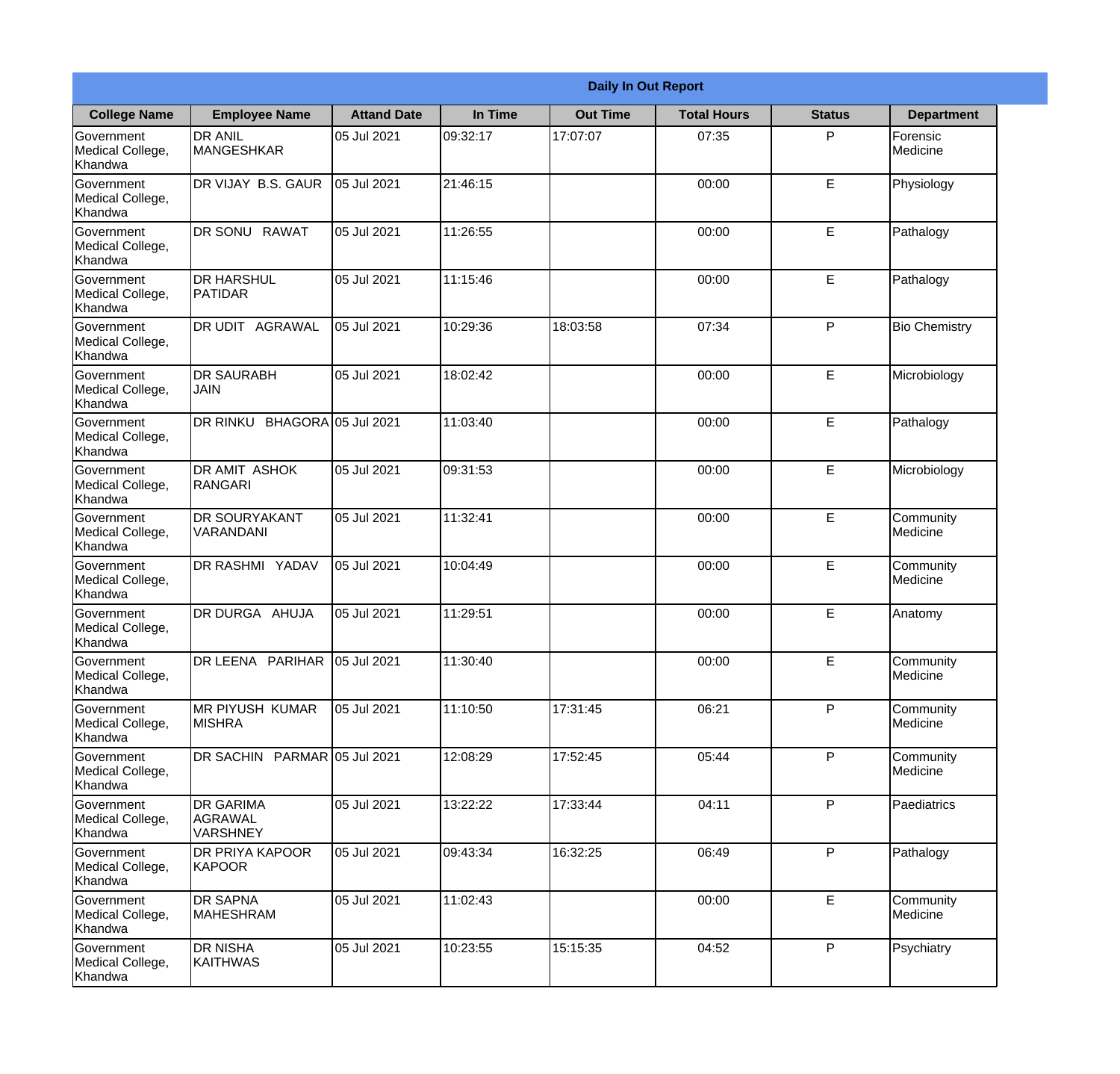| <b>Designation</b>                  | <b>Category</b> |
|-------------------------------------|-----------------|
| Assistant Professor   Para Clinical |                 |
| Associate Professor Non Clinical    |                 |
| Demonstrator/Tutor   Para Clinical  |                 |
| Assistant Professor   Para Clinical |                 |
| Associate Professor Non Clinical    |                 |
| Associate Professor   Para Clinical |                 |
| Assistant Professor   Para Clinical |                 |
| Professor                           | Para Clinical   |
| Demonstrator/Tutor   Para Clinical  |                 |
| Assistant Professor   Para Clinical |                 |
| Demonstrator/Tutor   Non Clinical   |                 |
| Assistant Professor   Para Clinical |                 |
| Statistician                        | Para Clinical   |
| Assistant Professor   Para Clinical |                 |
| Associate Professor Clinical        |                 |
| Demonstrator/Tutor   Para Clinical  |                 |
| Associate Professor Para Clinical   |                 |
| Assistant Professor   Clinical      |                 |

## **Daily In Out Report**